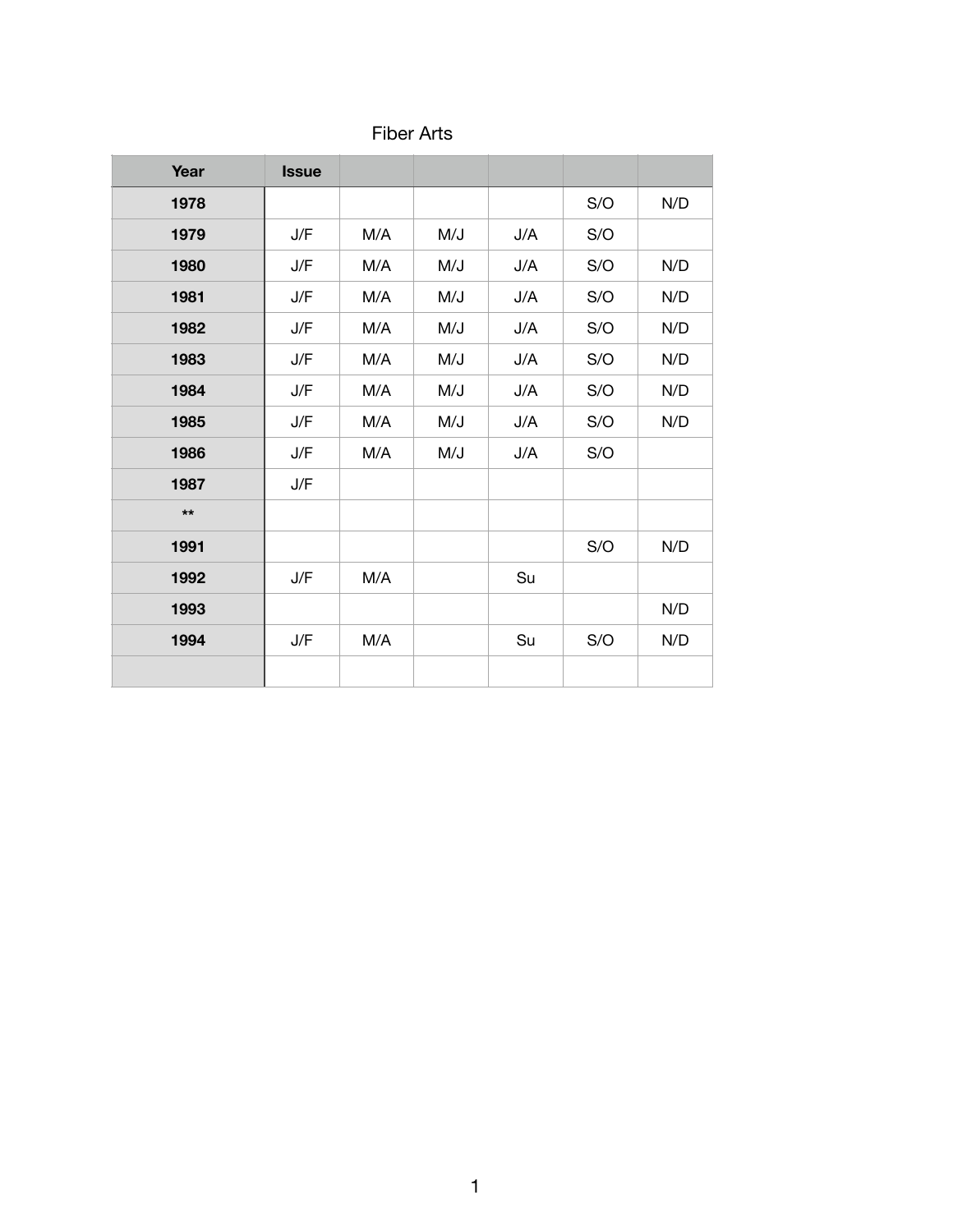## Piecework

| Year | <b>Issue</b> |     |     |     |     |     |
|------|--------------|-----|-----|-----|-----|-----|
| 1994 | J/F          | M/A |     | J/A | S/O | N/D |
| 1995 | J/F          | M/A | M/J |     | S/O |     |
|      |              |     |     |     |     |     |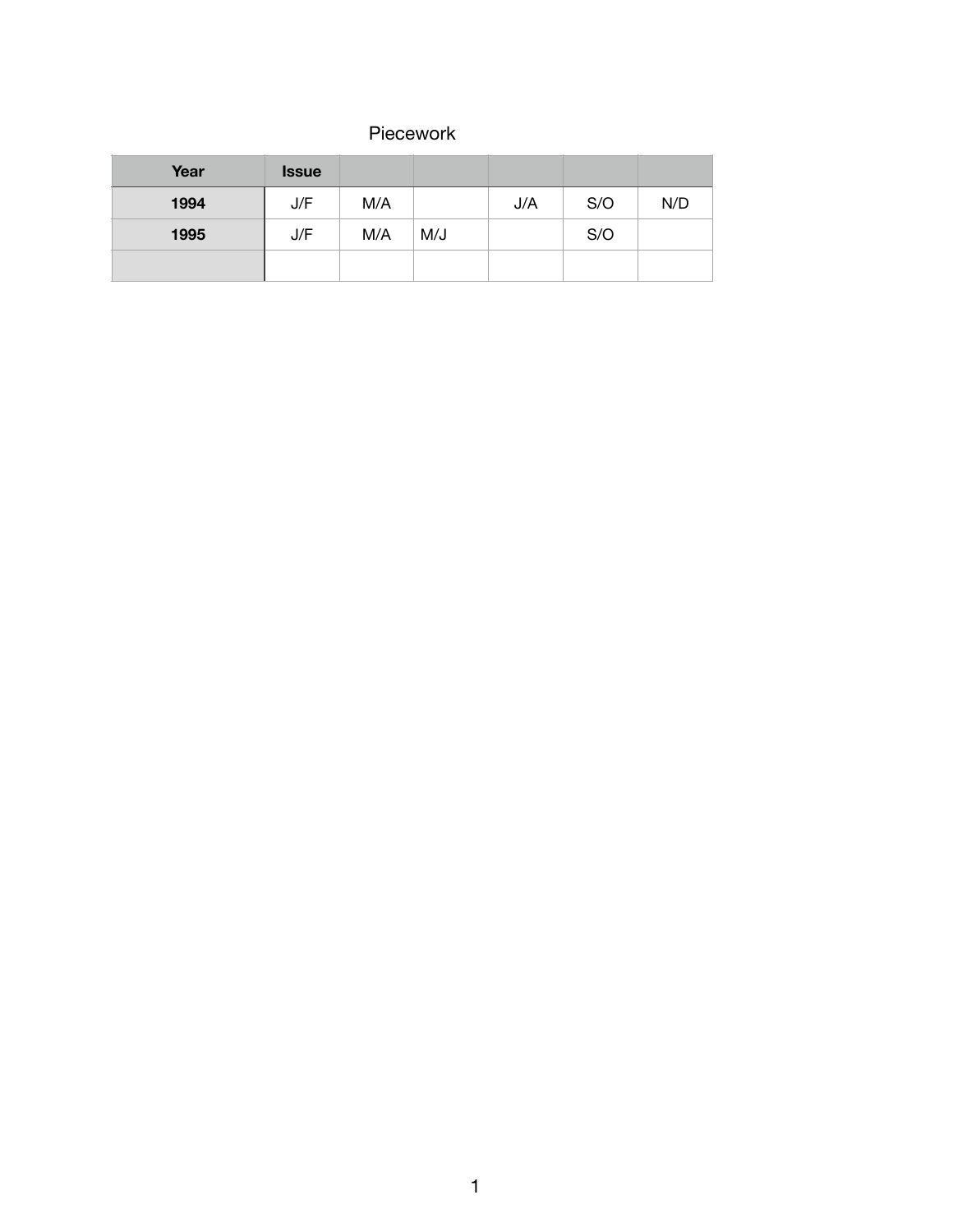|  | Spin-Off |  |
|--|----------|--|
|  |          |  |

| Year         | <b>Issue</b>                          |    |             |                          |   |
|--------------|---------------------------------------|----|-------------|--------------------------|---|
| 1978         |                                       |    |             | October                  |   |
| 1979         |                                       |    |             |                          |   |
| 1980         |                                       |    |             | $\overline{4}$           |   |
| 1981         |                                       |    |             |                          | 5 |
| 1982         |                                       |    |             | $\overline{\mathcal{A}}$ |   |
| 1983         | $\operatorname{\mathsf{Sp}}\nolimits$ |    |             |                          |   |
| 1984         | Sp                                    |    | F           |                          |   |
| $\star\star$ |                                       |    |             |                          |   |
| 1991         |                                       | Su | F           |                          |   |
| 1992         | Sp                                    |    | F           |                          |   |
| 1993         | Sp                                    |    |             | W                        |   |
| 1994         |                                       |    | $\mathsf F$ | W                        |   |
| 1995         | Sp                                    | Su |             | W                        |   |
| 1996         |                                       |    |             |                          |   |
| 1997         |                                       |    |             |                          |   |
| 1998         |                                       |    | F           |                          |   |
| 1999         |                                       |    |             |                          |   |
| 2000         |                                       |    |             | W                        |   |
| 2001         |                                       |    |             | W                        |   |
| 2002         | Sp                                    |    | F           | W                        |   |
| 2003         | Sp                                    | Su | F           | W                        |   |
| 2004         | Sp                                    | Su | F           | W                        |   |
| 2005         |                                       | Su | F           | W                        |   |
| 2006         |                                       | Su | F           | W                        |   |
| 2007         | Sp                                    | Su | F           | W                        |   |
| 2008         | Sp                                    | Su | F           |                          |   |
| 2009         | Sp                                    |    | F           | W                        |   |
| 2010         | Sp                                    | Su | F           | W                        |   |
| 2011         | Sp                                    | Su | F           | W                        |   |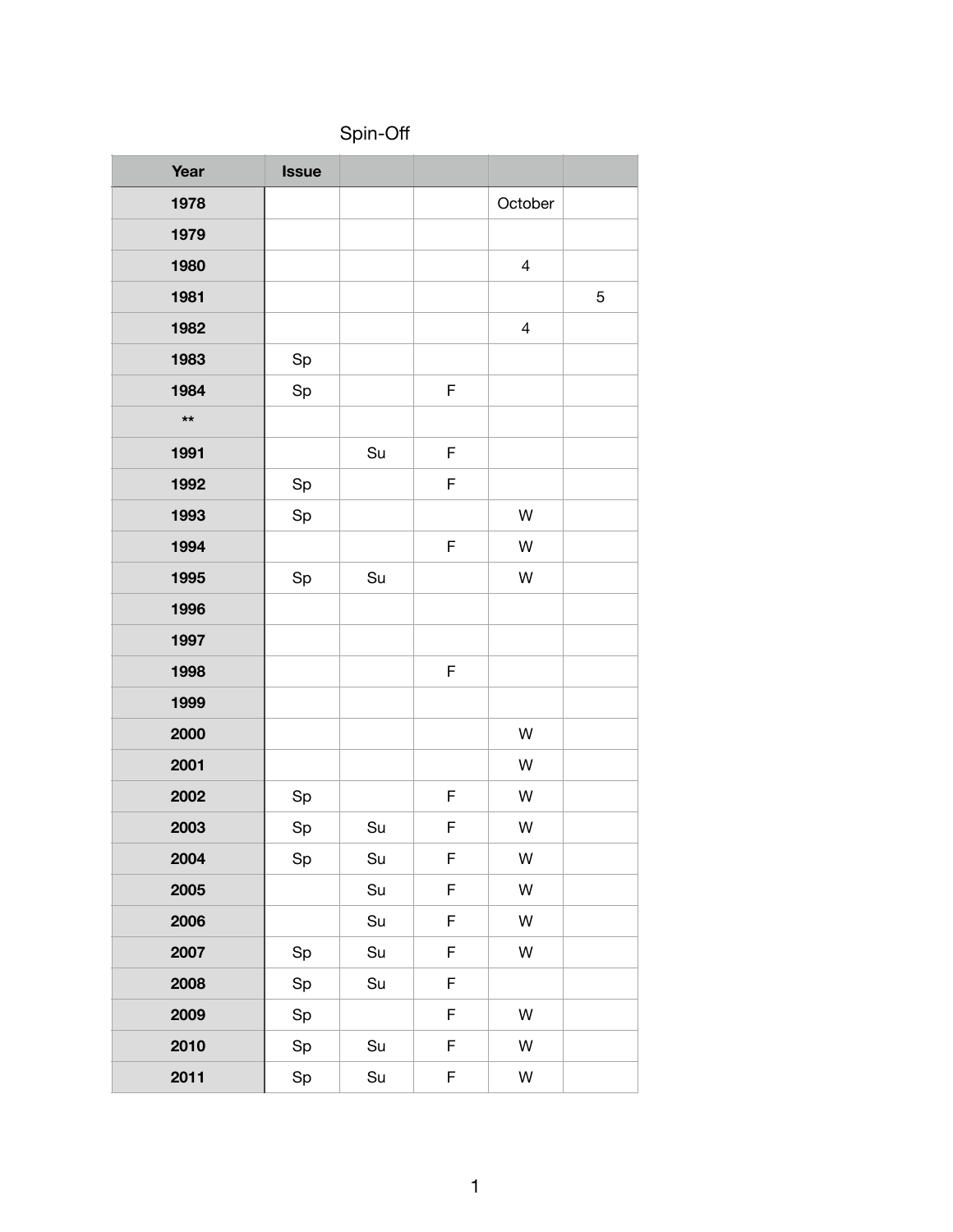| Year              | <b>Issue</b> |    |   |   |  |
|-------------------|--------------|----|---|---|--|
| 2012              | Sp           | Su | F |   |  |
| 2013              | Sp           |    |   | W |  |
| 2014              | Sp           |    |   |   |  |
|                   |              |    |   |   |  |
| Index 1977 - 2000 |              |    |   |   |  |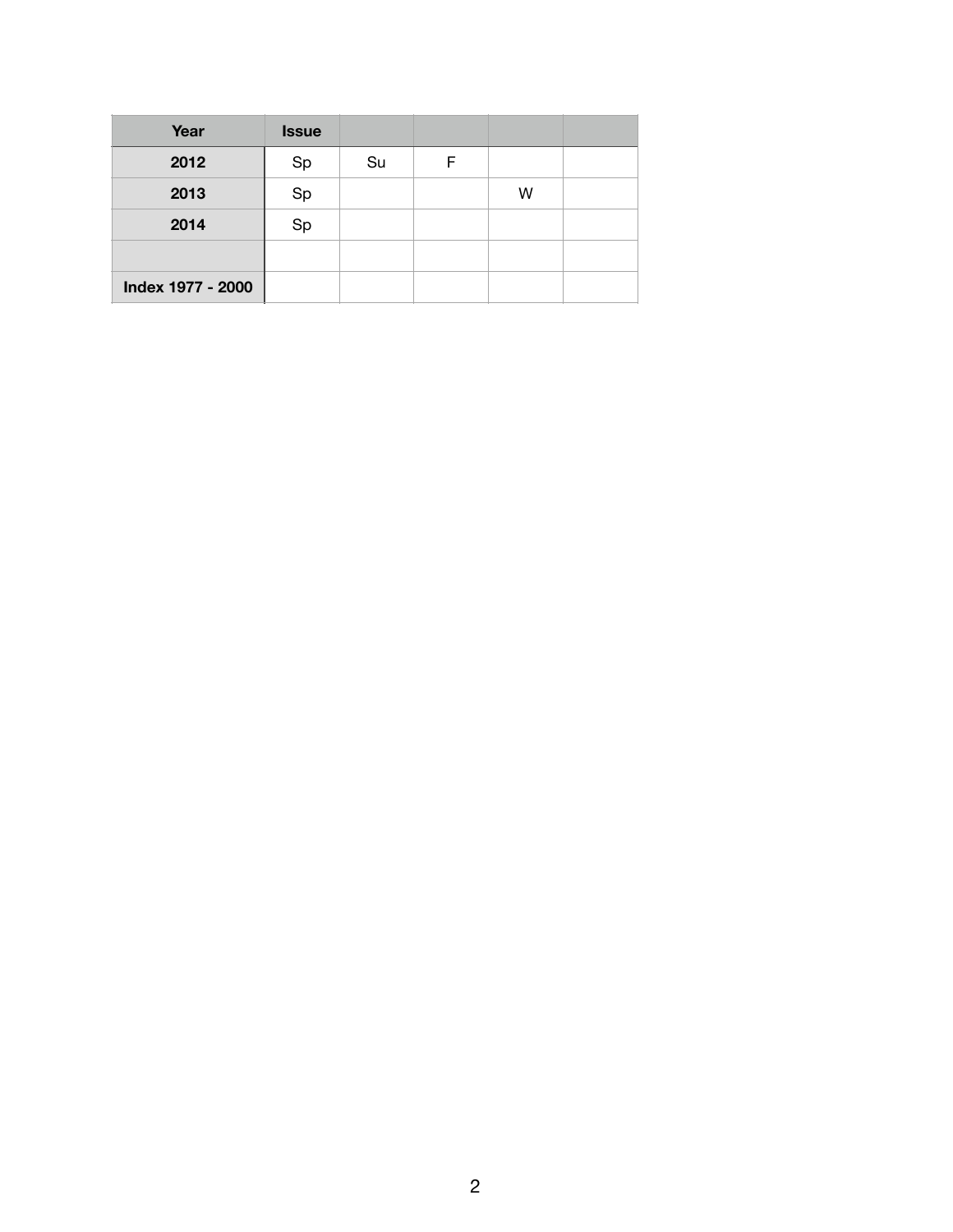## Surface Design

| Year | <b>Issue</b> |    |   |
|------|--------------|----|---|
| 1998 |              | Su | W |
| 1999 | Sp           | Su | W |
|      |              |    |   |